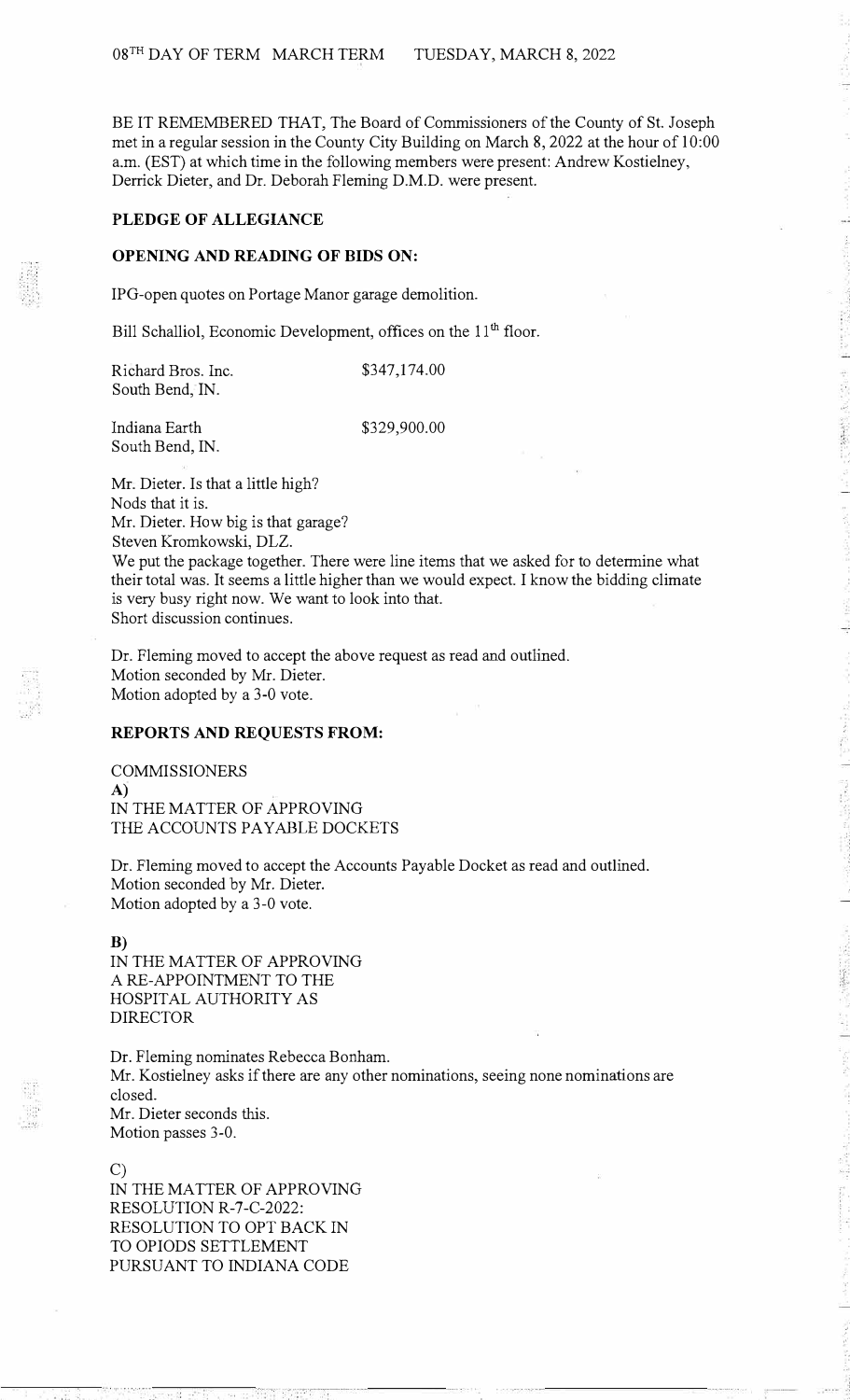4-6-15-2

**WHEREAS,** St. Joseph County has been actively engaged in pursuing damages caused by the manufacture, sale, and distribution of opioids through outside counsel in multidistrict litigation; and

**WHEREAS,** recent legislation amending Indiana Code 4-6-15 has been adopted by the Indiana legislature and signed into law by the Governor; and

**WHEREAS,** St. Joseph County, Indiana, after due consideration of said legislation, has determined that it is in the best interest of its citizens to opt back into the opioids' settlements under Indiana Code 4-6-15-2.

**NOW, THEREFORE, BE IT RESOLVED** by St. Joseph County, Indiana that St. Joseph County, Indiana, having considered whether to elect to opt back in to the opioids settlements under Indiana Code 4-6-15-2, hereby resolves that St. Joseph County now exercises its election to opt back in to the opioid settlements, shall execute all necessary documents to effectuate this act including the "Amendment to Agreement for Professional Services Relating to Opioids Settlements with McKesson Corporation, Cardinal Health, Inc., AmerisourceBergen Corporation and the Johnson & Johnson Defendants," and orders its duly authorized agent to submit a certified copy of this Resolution to the Indiana Attorney General by July 15, 2022.

Dr. Fleming moved to accept the above request as read and outlined. Motion seconded by Mr. Dieter. Motion adopted by a 3-0 vote.

# **PSAP**

IN THE MATTER OF APPROVING A PROPOSAL FROM PRIORITY DISPATCH FOR QPR ASSISTANCE FOR EMERGENCY MEDICAL AND FIRE DISPATCH

Mr. Dieter. I had made a request to Priority Dispatch regarding a former and current employee at PSAP. This was to see what contractual things they have with them. We have not received any information. Our attorney attempted to call and was hung up on. I wanted to delve into that issue because in our employee handbook 2.15 paragraph 5 there is a provision in there that there should be written permission from the commissioners when somebody deals with a company that we have a contract with, which we do. I want to get more information.

Mr. Dieter moved to table the above request as read and outlined. Motion seconded by Dr. Fleming. Motion adopted by a 3-0 vote.

#### **OLD BUSINESS: no action taken**

IN THE MATTER OF APPROVING RESOLUTION R-3-C-2022: RESOLUTION OF THE ST JOSEPH COUNTY BOARD OF COMMISSIONERS ESTABLISHING THE INTENT TO AMEND THE INTERLOCAL AGREEMENT FOR THE ADMINISTRATION OF SOLID WASTE MANAGEMENT DISTRICT USER FEES

IN THE MATTER OF APPROVING A SECOND AMENDMENT TO INTERLOCAL AGREEMENT OF THE ADMINISTRATION OF SOLID WASTE MANAGEMENT DISTRICT ACCOUNT SERVICES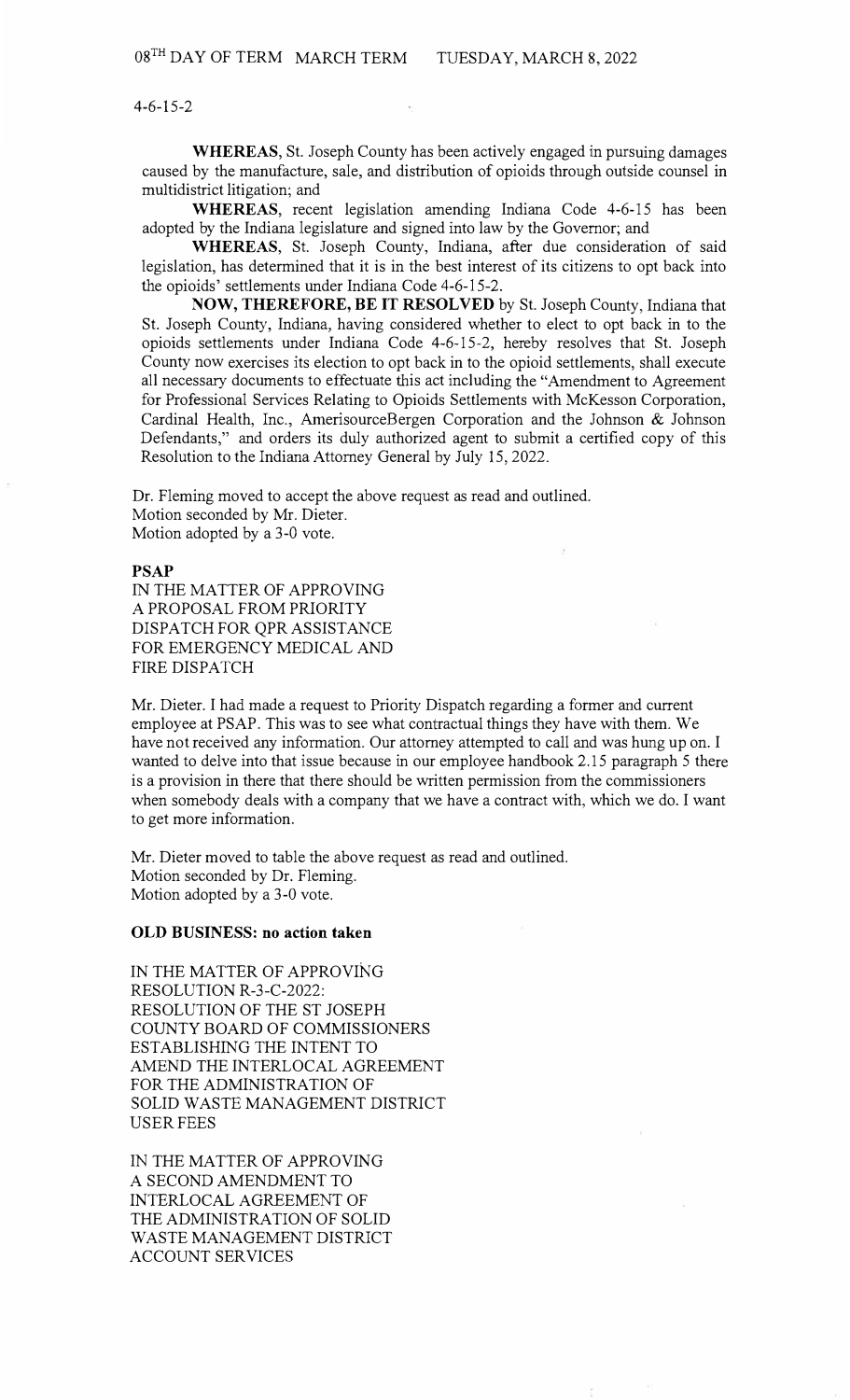IN THE MATTER OF APPROVING RESOLUTION R-4-C-2022: RESOLUTION OF THE ST JOSEPH COUNTY BOARD OF COMMISSIONERS ESTABLISHING THE INTENT OF SOLID WASTE MANAGEMENT DISTRICT USER FEES

IN THE MATTER OF APPROVING EXTENSION TO INTERLOCAL AGREEMENT FOR THE COLLECTION OF SOLID WASTE MANAGEMENT DISTRICT USER FEES

## **PUBLIC COMMENTS:**

Debra Durail, South Bend, IN. Reads a passage.

Dan Caruso, New Carlisle, IN. Speaks about the redistricting process and reaching out to his congressmen.

Mr. Dieter.

There was a meeting in New Carlisle by their town council about a master plan and their date to finish that is December. I told them they should get with Abby so there is no real spread between our master plan and theirs. I know we are doing one at the end of March and then there are two at our library downtown.

There being no further business to come before the Board at this time, Mr. Kostielney asked for a motion to recess, Dr. Fleming so moved, seconded by Mr. Dieter. Meeting recessed by a 3-0 vote.

*(;*  ST. JOSEPH COUNTY **COMMISSION** 

\*Please refer to the St. Joseph County website for the full audio and visual of the St. Joseph County Commissioners meeting if needed.